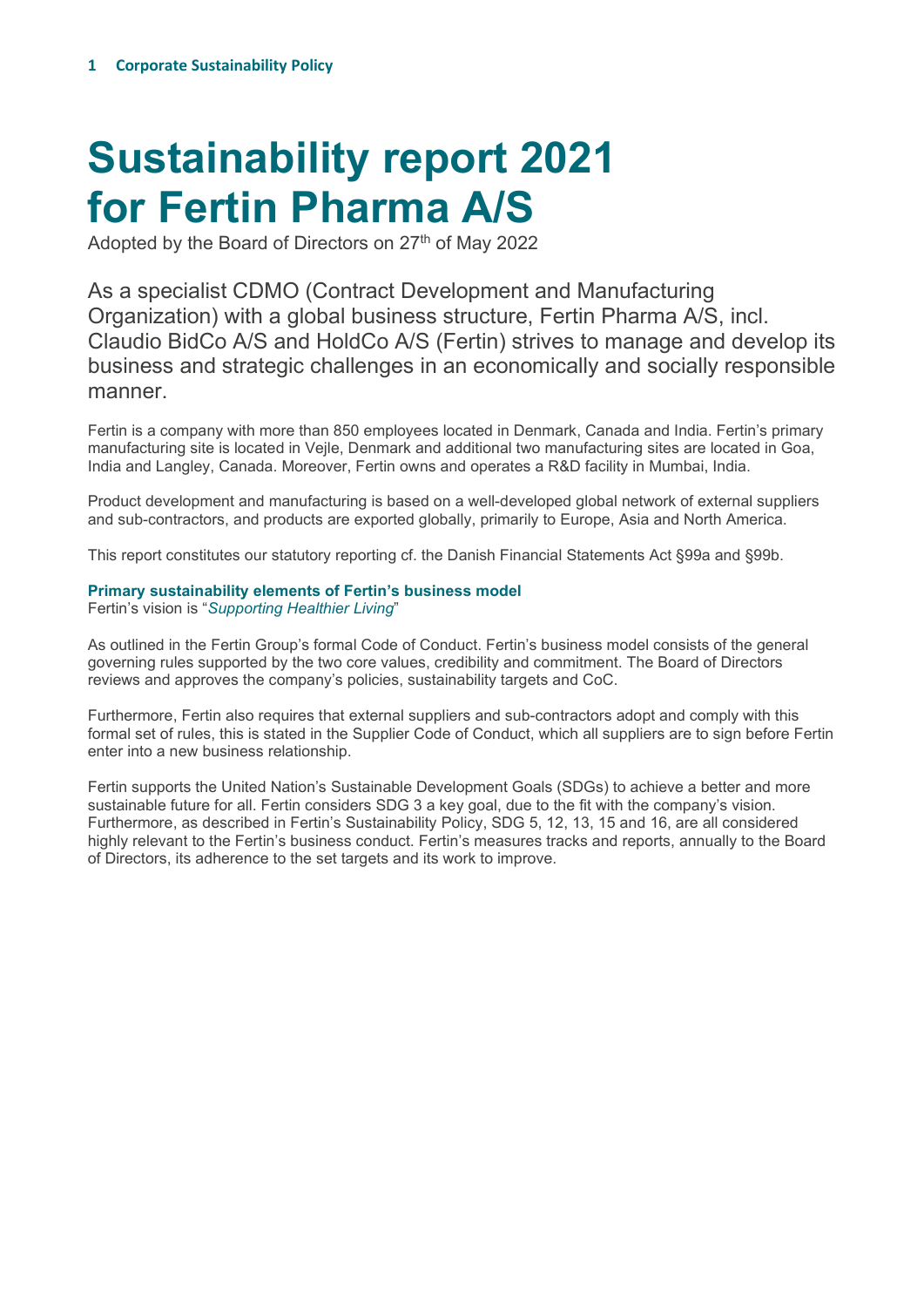# **SDG 3: Good health and well-being**

SDG 3 is particularly relevant for Fertin as a pharmaceutical company. Besides complying with the present legislation and relevant national guidelines, we strive to ensure that our working environment is safe and healthy. We make sure to preserve our employees' freedom of expression and freedom to organize and negotiate collectively. Furthermore, we value the development and enhancement of our employees' skills across the organization.

# **Health and Safety**

For Fertin, it is essential to comply with the present legislation and relevant national guidelines within the areas in which we operate. We strive to develop and maintain a safe and healthy working environment in which employees thrive without the risk of injury.

Safety training has been mandatory for all employees since 2016, but in 2021 we have as other companies been affected by COVID19, but still we have focused on Safety Training for both blue and white color. Through our formalized procedures, we strive to anchor a culture around continuous improvement within occupational Health & Safety.

In 2021 we have implemented an easier access to our registration systems for Health & Safety Observation and initiated Safety Walk to extend the focus an conversations on safety. This is in order to create focus on our behavior and technical solutions to decrease our number of accidents with absence.

In 2022 focus will be on ergonomics, well-being vs, stress, communication and cultural changes, worklife balance and handling of observations regarding safety. Multiple teams are established to work with these themes.

# **Human rights**

Fertin complies with national legislation on conditions relating to employment and remuneration according to the ILO Convention<sup>1</sup>) and the ETI Base Code<sup>2</sup>). This means that we have well-functioning systems in place to secure our employees' freedom of expression and freedom to organize and negotiate collectively. Furthermore, the development of our employees' skills is an integral part of our personnel policy, and a framework exists to prepare a skill matrix for all areas.

1) The ILO Conventions cover a wide area of social and labour issues including basic human rights, minimum wages, industrial relations, employment policy, social dialogue, social security and other issues

2) The ETI Base Code is founded on the conventions of the International Labour Organization (ILO) and is an internationally recognized code of labour practice.

# **Employee relations**

Our employees are our most important asset and are a prerequisite for Fertin´s ability to continue its development and growth. To address potential risks related to attraction and retention of a highly qualified workforce, we continuously focus on work climate and job satisfaction, supported by a formalized dialoguebased quarterly survey. The average rating for 2021 of our work climate survey was at 4.00 (5 being the best). The equivalent rating for 2020 was 4.00.

In 2015, Fertin launched a management trainee program for employees who wish to take on personnel management and have the desire and ambition to take on a management position. One employee has finishing his programme in January 2022. Eleven employees are still in the trainee program and five are starting up in March 2022.

All appointed and hired managers must attend the "Fertin Way of Leadership" internal training programme, which provides them with clear guidance on what is expected of managers in Fertin as well as a uniform and relevant toolbox to support them in their daily work.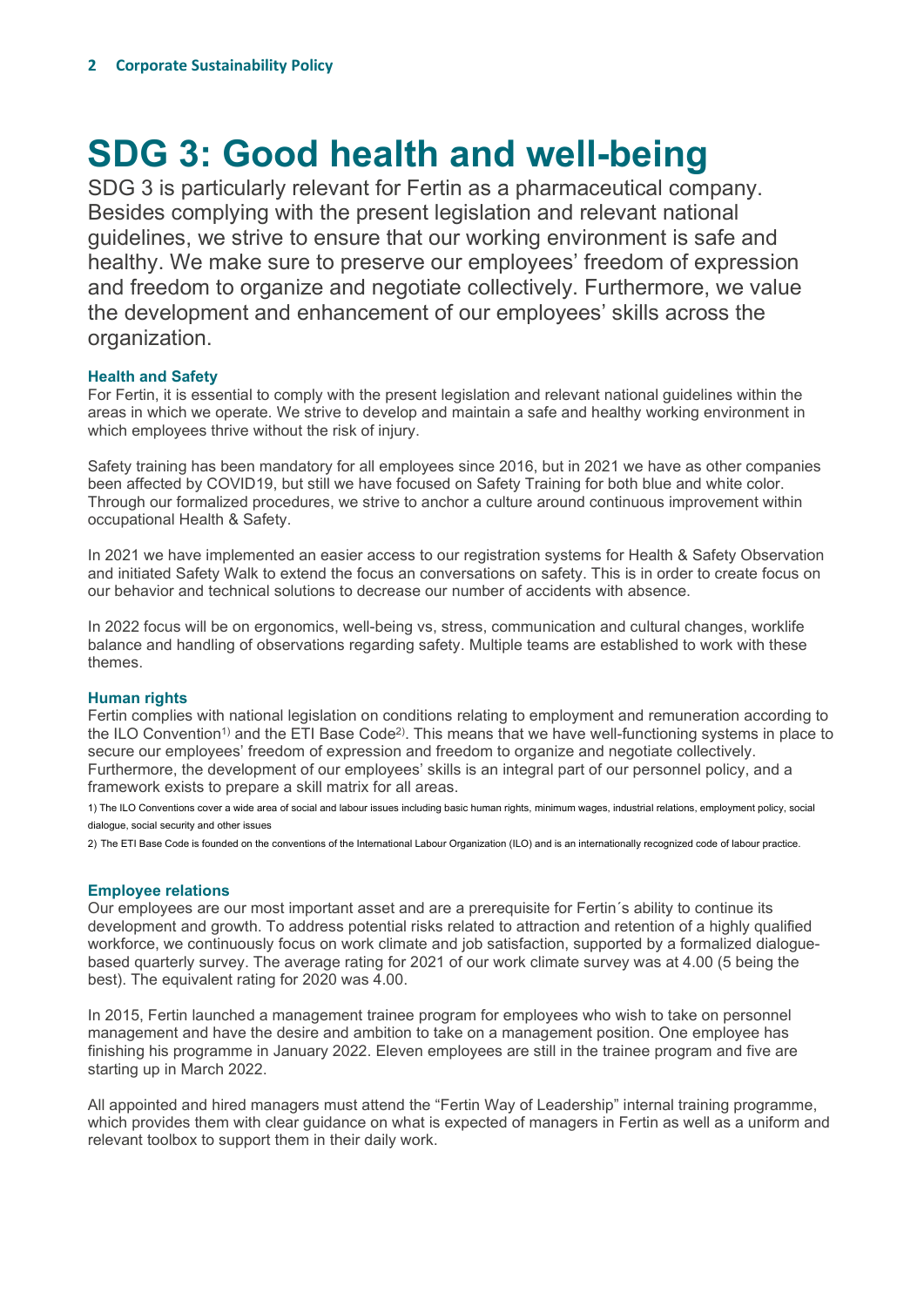### **Development of employee skills**

In 2015, Fertin implemented TWI (Training Within Industry) for employees directly involved in production throughout the value chain. The TWI concept is based on a proven training concept, aimed at securing higher quality in execution of repetitive procedures with a low tolerance for variance. TWI training involves an in-depth look at areas critical to Fertin's value chain. We implemented TWI training as a supplement to existing training as a way to:

- Improve and develop the quality of our processes
- Strengthen and increase the skills of our employees
- Secure knowledge sharing across the organization

#### **COVID-19**

In 2020 and 2021, there has been significant focus on reducing the impact of the COVID-19 pandemic to the Company. Fertin has strictly followed local restrictions and the national health authorities' guidelines in Denmark, India and Canada. Communication regarding precautions to prevent spread among employees, has in some periods been done on a daily basis and all White-Collar employees, not related to production, has been working from home. Consequently, COVID-19 cases have been contained without any significant implications on other employees and operations.

COVID-19 has primarily had a negative impact on products sold to customer with significant brick-n-mortar sales.

# **SDG 5: Gender equality**

We do our utmost to promote gender equality and diversity at all levels in our company. It is important for Fertin to create an environment that makes it possible for any group of employees to have a career no matter cultural, gender, organizational or geographical barriers. It is a well-known fact, that diversity at all levels in organizations is an indicator of improved performance and growth.

### **Diversity**

Fertin strives to attract highly skilled employees to support a high-performance organization and promote gender equality among managers and at all levels in the organization. We ensure this through both recruitment and succession planning. In 2020, the distribution of genders was as shown below:

### **Employee group (Men/Women)**

|                          | 2021       |       |  |
|--------------------------|------------|-------|--|
| <b>Employee group</b>    | <b>Men</b> | Women |  |
| Executive management     |            |       |  |
| (5 men and 1 woman)      | 83 %       | 17 %  |  |
| Management generally     | 64 %       | 36 %  |  |
| Workers in manufacturing | 62 %       | 38 %  |  |
| Other staff              | 42 %       | 58%   |  |
|                          |            |       |  |
| <b>Total</b>             | 50%        | 50%   |  |

Across all levels, Fertin continue to strive bringing the gender distribution to 60/40 in 2025. The Board of Directors consists of one woman and two men. The executive team consists of five men and one woman. The aim of promoting diversity and gender equality among managers at all levels is to ensure that different groups of employees can have a career without experiencing cultural, geographical, gender-based, or organizational barriers.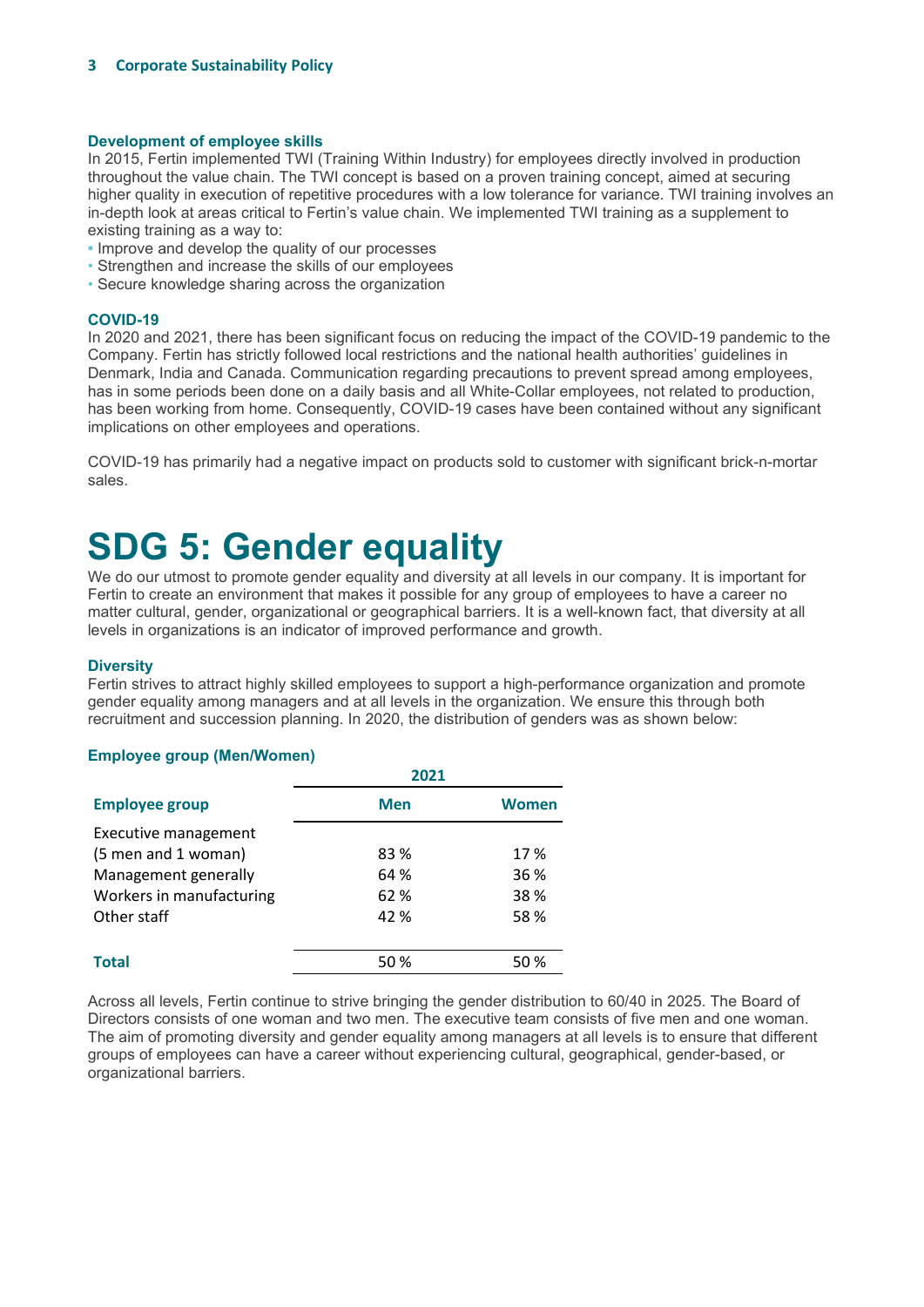# **SDG 12: Responsible consumption and production**

To ensure a sustainable consumption and production Fertin is focusing on maximizing the amount of waste that is recycled and to reduce our mixed waste fractions.

#### **Waste disposal**

As in previous years, the waste fraction distribution remains stable. Fertin will continue efforts to reduce mixed waste fractions and maximize recycling wherever possible. In comparison to last 2020, Fertin has decided to add a new waste fraction "Special treatment" which is composed of distinct chemical fractions such as mercury containing light sources, oil/water fractions, which are treated specially to remove the hazardous component to minimize the overall waste fraction. Furthermore, Fertin has participated in discussions with other pharmaceutical companies to evaluate the possibility of purifying and reusing chemicals from chemical waste.

The following tables depict the total waste generated from the Danish sites in 2021 and 2020.

| 2021              |       | 2020              |       |
|-------------------|-------|-------------------|-------|
| <b>Metric Ton</b> | ℅     | <b>Metric Ton</b> | %     |
| 1.075,7           | 80,71 | 1.135,6           | 83,90 |
| 44,3              | 3,32  | 61,5              | 4,54  |
| 69,7              | 5,23  | 59,9              | 4,43  |
| 21,8              | 1,64  | 27,6              | 2,04  |
| 22,2              | 1,66  | 23,2              | 1,72  |
| 50,0              | 3,75  | 17,9              | 1,32  |
| 4,0               | 0,30  | 0,0               | 0,00  |
| 0,0               | 0,00  | 4,4               | 0,33  |
| 11,2              | 0,84  | 11,8              | 0,87  |
| 27,5              | 2,06  | 5,7               | 0,42  |
| 1,3               | 0,10  | 1,8               | 0,14  |
| 0,3               | 0,02  | 0,0               | 0,00  |
| 5,0               | 0,37  | 4,1               | 0,30  |
| 1.332,8           |       | 1.353,5           |       |
|                   |       |                   |       |

|                   | 2021              |               | 2020              |               |
|-------------------|-------------------|---------------|-------------------|---------------|
|                   | <b>Metric Ton</b> | $\frac{9}{6}$ | <b>Metric Ton</b> | $\frac{9}{6}$ |
| Incineration      | 1.130,6           | 84,83         | 1.194,7           | 88,27         |
| Recycling         | 137,4             | 10,31         | 140.1             | 10,35         |
| Landfill          | 50,0              | 3,75          | 17.9              | 1,32          |
| Special treatment | 14,8              | 1,11          | 0.8               | 0,06          |
| Total             | 1.332,8           |               | 1.353,5           |               |

Values presented in the table above are based upon system data from Marius Pedersen Online service, Fortum Waste Solutions eDBS system and Daka Online system. Waste fractions from the three systems have been divided into the shown waste divisions depending on waste treatment and summed up.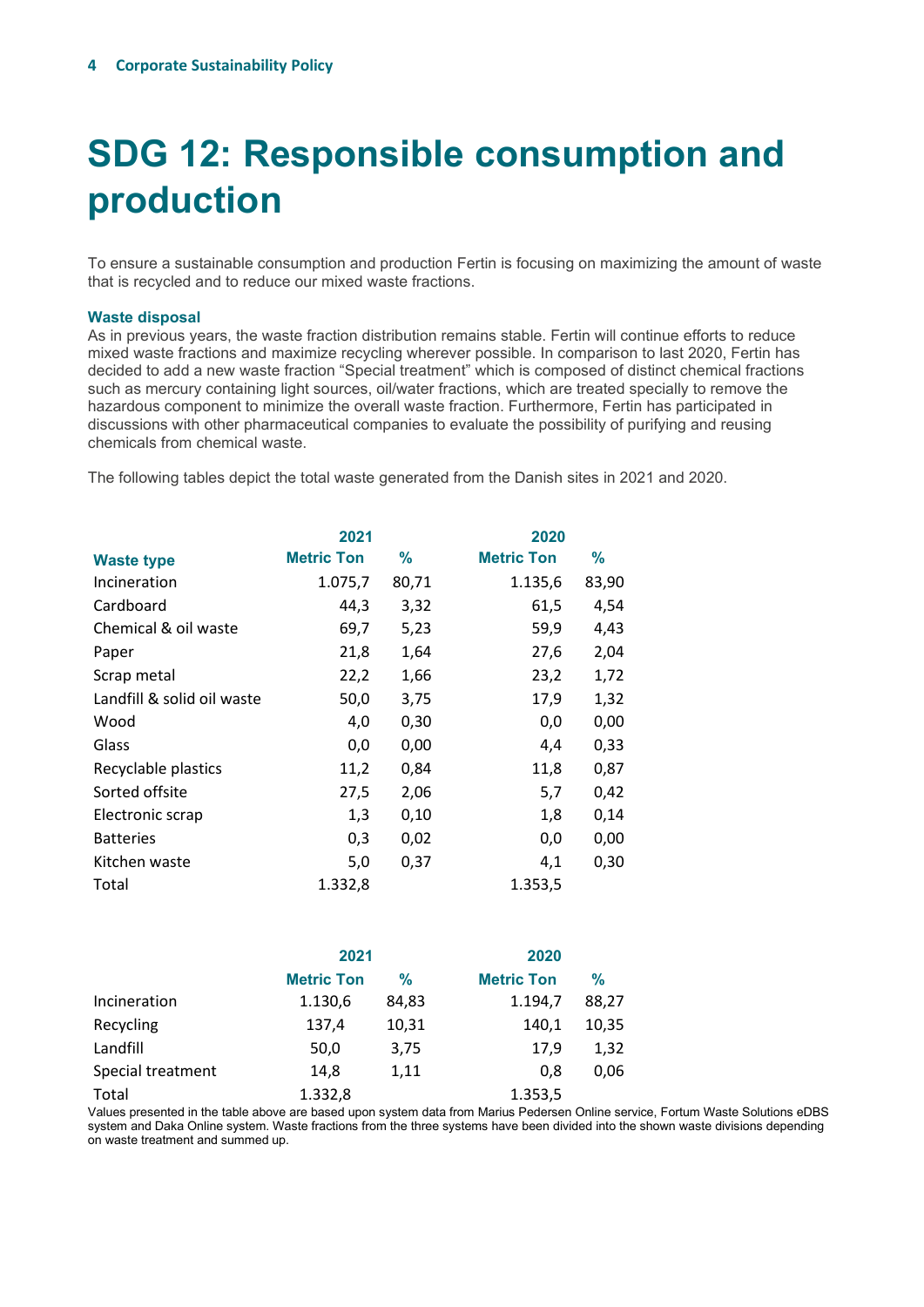In general, the amount of recyclable waste fractions have not changed significantly in comparison with the previous year. Fertin will strive in 2021 to reduce the overall amount of waste for incineration by several initiatives to reduce scrap from the production processes.

# **SDG 13: Climate action and SDG 15: Life on land**

Climate change is affecting all of us and at Fertin we strive to reduce our CO2 footprint and energy loss. We do this by working on minimizing our waste and making sure that it is disposed of in an environmentally friendly way. We continue to invest in environmentally friendly technologies. Technologies that enable us to further optimize consumption of water, electricity, natural gas and reduce our CO<sub>2</sub> footprint.

# **Environment**

As a company, Fertin continues to do its utmost to ensure that all business practices are performed in compliance with current environmental legislation.

We strive to minimize environmental and climate impact by:

- Screening new investments related to new machinery and buildings for environmentally friendly technologies and ensuring the implementation of these, where it is financially feasible and beneficial for Fertin
- Continuously assessing the utilization of raw materials and utilities to minimize waste and the consumption of electricity, water and natural gas
- Ensuring that waste, sewage and dangerous chemicals are disposed of in an environmentally responsible manner

The primary focus areas related to environmental and climate impact are:

# **Environment**

- Consumption of natural resources and generation of waste fractions
- Water consumption and sewage generation in regard to process-related activities
- Air emissions (unrelated to GHGs) of fragrance compounds used in process-related activities

# **Climate**

Emission of Green House Gasses (GHGs) from:

- Burning of fossil fuels used to generate electricity and heat
- Waste incineration

### **Consumption of electricity, natural gas and water**

Water, electricity and natural gas consumption is monitored trough the software platform EnergyKey. Below tables, contain data collected in 2021 and 2020.

The data refers to overall annual tonnage of finished products.

Fertin has calculated the carbon dioxide equivalents  $(CO<sub>2</sub>-e)$  for gas consumption using the online tool "Klimakompasset" - made available by the Danish Business Authority. Due to the fact that the report is made before the final calculations on  $CO<sub>2</sub>$ -e for gas consumption is made, the calculation is based on the emissions the year before, but the amount of gas is off course generated in the fiscal year. For 2020 the CO₂-emission from the electricity consumption was calculated using the online tool "Klimakompasset". For all our electricity consumptions we have bought certificates for water produces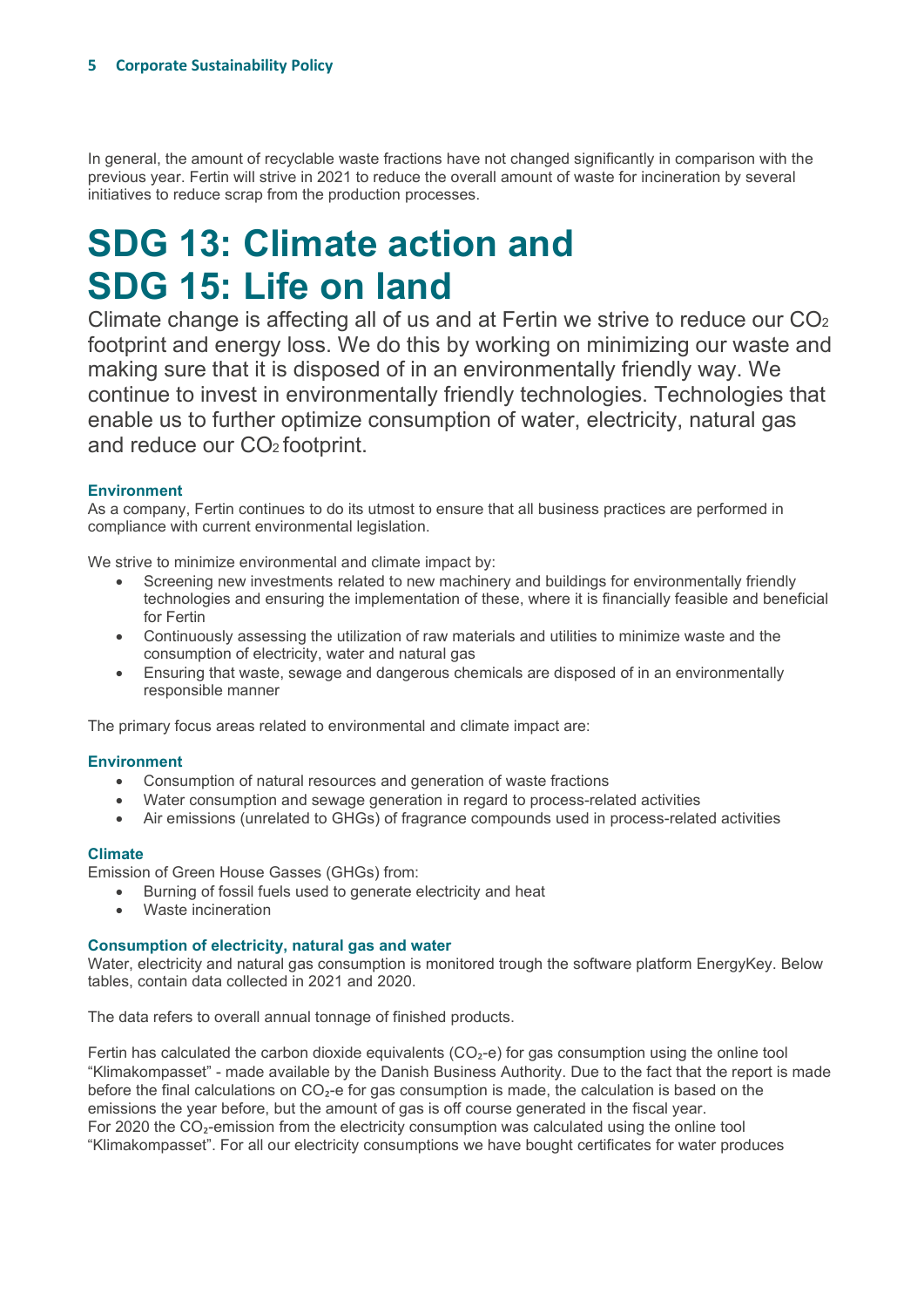### **6 Corporate Sustainability Policy**

electricity throughout 2021, where the CO<sub>2</sub>-emission is remarkable lower than electricity created through incineration, only 8,59 g CO<sub>2</sub>/kWh. This is the reason for our noteworthy decrease in CO<sub>2</sub>-emission in 2021.

| <b>Consumption category</b>           | 2021       | 2020       |
|---------------------------------------|------------|------------|
| Electricity                           |            |            |
| kWh per kg product                    | 7,82       | 7,02       |
| kWh per year                          | 26.061.353 | 26.793.386 |
| Water                                 |            |            |
| m <sup>3</sup> per kg product         | 0,03       | 0,03       |
| m <sup>3</sup> per year               | 88.863     | 103.953    |
| Natural gas                           |            |            |
| m <sup>3</sup> per kg product         | 0,50       | 0,38       |
| m <sup>3</sup> per year               | 1.672.989  | 1.465.773  |
|                                       |            |            |
| CO <sub>2</sub> emissions             | 2021       | 2020       |
| Ton CO <sub>2</sub> -e per kg product | 0,0011     | 0,0025     |
| Ton $CO2$ -e per year                 | 3.587      | 9.484      |
| <b>Production output</b>              |            |            |
| Ton tonnage                           | 3.331      | 3.665      |

In comparison, consumption of water in 2021 has decreased. Since both the overall tonnage of finished products and water consumption has lowered in 2021 compared to 2020 the water consumption pr. kg products is unchanged.

The consumption of electricity is lowered in 2021, but the amount of Natural gas is increased.

As the effects of global climate change are becoming ever more apparent, it is important for Fertin to reduce our GHG footprint as much as possible. In order to achieve this, several projects will be initiated in 2022:

### **Vejle Nord Climate partnership**

Fertin is participating in the [VejleNord](https://vejlenord.dk/) climate partnership, which is a strategic collaboration between Vejle Municipality and the corporate/industrial sector in the Vejle Nord sector. The project is one of many to ensure Vejle Municipality's overall goal of a 70% reduction in GHG emissions in 2030 and becoming climate neutral in 2050.

Fertin, as well as other participants, will contribute data to an overall computer model that will show Vejle Nord's overall usage of energy (electricity and natural gas) and water for the whole area. The model can then be used to prioritize strategic investments in infrastructure and new technology and ensure the best utilization of resources in the area. The energy steering group at Fertin will use the knowledge gained from the model to plan investments in new technology as well as minimizing the overall environmental impact.

### **Reducing the Carbon Footprint in cooperation with our costumers**

Fertin has agreed with a key customer to extend the production line in Vejle, resulting in a new state-of-theart full-service production line. The investment is to reduce transportation-related carbon footprint across the value chain. Today, approximately 70 fully loaded trucks with nicotine gum in bulks are transported to